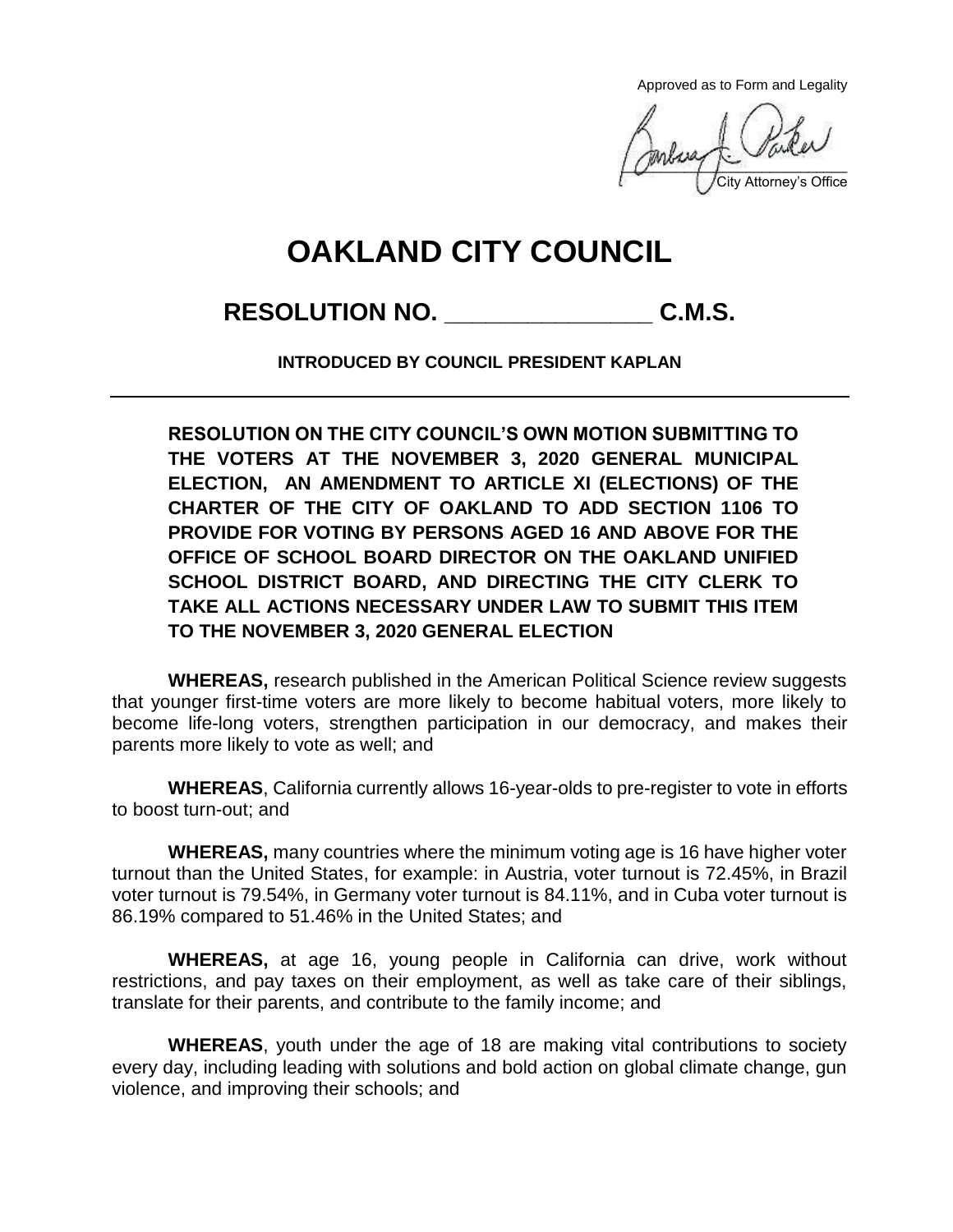**WHEREAS,** the Oakland Unified School District Board is comprised of seven (7) School Board Directors who are elected by Oakland voters in the City's municipal general election held in November in even years; and

**WHEREAS,** in Oakland, the voters must be 18 years of age to vote in School Board elections, therefore, 16 and 17-year olds cannot vote for School Board Directors despite the impact School Board Directors' decision have on students; and

**WHEREAS,** Oakland students are the primary recipients of the services that schools provide, and their experiences, needs and concerns should inform district policy and School Board members' priorities; and

**WHEREAS,** Oakland students have demonstrated the civic capacity to participate in the voting process, as evidenced by their successful advocacy and policy initiation efforts that have resulted in protecting critical student supports, such as free supper for high-need children, case managers for foster youth, and restorative justice coordinators; and

**WHEREAS,** Oakland students receive hundreds of instruction hours on the centrality of democracy and the importance of civic engagement and this will be an opportunity to put these lessons into practice and integrate the students' real voting responsibility into the learning process and their educational experience; and

**WHEREAS,** recognizing the value of young adults participation in school board elections, in 2016 70.31% of voters in the neighboring City of Berkeley voted to allow persons aged 16 and 17 years old, who are otherwise eligible to vote under state law, to vote for school board members; and

**WHEREAS,** the Oakland City Council has elected to submit to the voters at the November 3, 2020 election, a measure to add Section 1106, to Article XI of the Oakland Charter to allow persons who are 16 years old and above to vote for the office of Oakland Unified School Board Director; now, therefore be it

**RESOLVED:** That the Oakland City Council finds and determines the foregoing recitals are true and correct and hereby adopts and incorporates them into this Resolution; and be it

**FURTHER RESOLVED:** That the City Council intends for this proposed amendment to Article XI of the Charter to authorize the City Council, by adoption of an ordinance, to allow persons aged 16 and 17 years old, who are otherwise eligible to vote under state law, to vote for the office of School Board Director; and be it

**FURTHER RESOLVED:** That upon approval by the voters, the City Charter will be amended, to add, delete, or modify sections as set forth below (section numbers and titles are indicated in capitalized **bold type**; additions are indicated by underscoring, deletions are indicated by strike-through type; portions of the provisions not cited or not shown in underscoring or strike-through type are not changed); and be it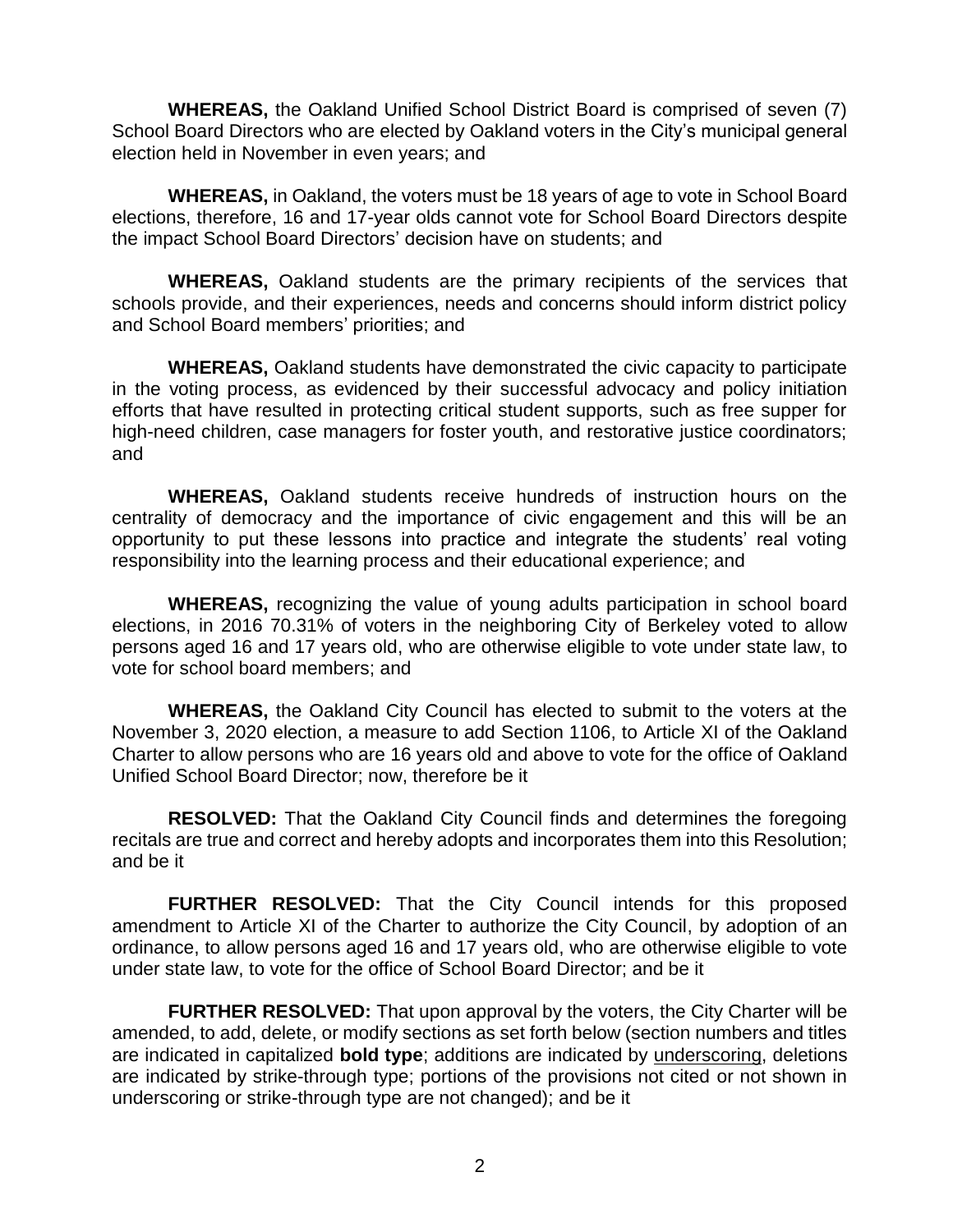**FURTHER RESOLVED:** That upon approval by the voters, the proposed Charter Amendment text shall be added to read as follows:

**Section 1106. Youth Voting In School Board Elections**. Notwithstanding anything to the contrary in this Charter, the City Council, by adoption of an ordinance, may authorize persons aged 16 and above, who are otherwise eligible to vote under state law, to vote for the Office of School Board Director; and be it

**FURTHER RESOLVED:** That each ballot used at said election shall have printed therein, in addition to any other matter required by law, the following:

## **PROPOSED CHARTER AMENDMENT MEASURE \_\_\_**

| Measure . Shall a measure<br>amending the City of Oakland Charter<br>to authorize the City Council, by<br>adoption of an ordinance, to authorize<br>persons aged 16 and above, who are<br>otherwise eligible to vote under state<br>and local law, to vote for the Office of<br><b>School Board Director, be adopted?</b> | <b>YES</b> |  |
|---------------------------------------------------------------------------------------------------------------------------------------------------------------------------------------------------------------------------------------------------------------------------------------------------------------------------|------------|--|
|                                                                                                                                                                                                                                                                                                                           | <b>NO</b>  |  |

; and be it

**FURTHER RESOLVED:** That the City Council hereby authorizes and directs the City Clerk of the City of Oakland (the "City Clerk") at least 88 days prior to November 3, 2020 General Election, to file with Alameda County certified copies of this resolution; and be it

**FURTHER RESOLVED:** That the City Council does hereby request that the Board of Supervisors of Alameda County include on the ballots and sample ballots recitals and measure language to be voted on by the voters of the qualified electors of the City of Oakland; and be it

**FURTHER RESOLVED:** That the City Council does hereby request that Board of Supervisors of Alameda County permit the Registrar of Voters to perform necessary services in connection with said election; and be it